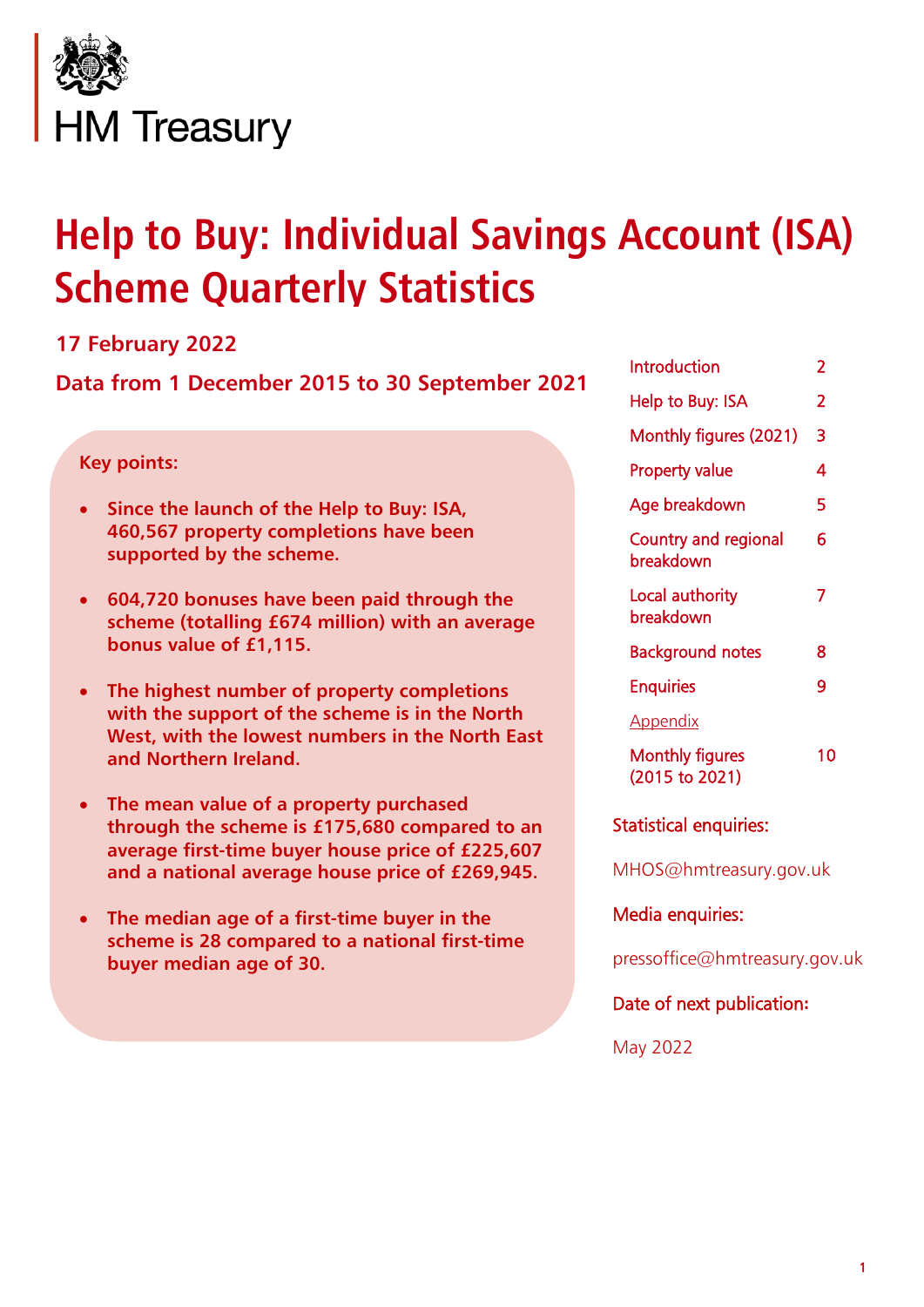### **Introduction**

This statistical release contains Official Statistics on the government's Help to Buy: ISA scheme, covering the number and value of bonuses paid, property completions by value, and breakdowns by age and geographical area. Excel tables with all the data set out in this release are available at:

[www.gov.uk/government/collections/official-statistics-on-the-help-to-buy-isa-scheme](http://www.gov.uk/government/collections/official-statistics-on-the-help-to-buy-isa-scheme)

The quarterly release of the Official Statistics for the 2021 mortgage guarantee scheme can be found at:

[www.gov.uk/government/collections/official-statistics-on-the-mortgage-guarantee-scheme](http://www.gov.uk/government/collections/official-statistics-on-the-mortgage-guarantee-scheme)

The quarterly release of the Official Statistics for the Help to Buy: Equity Loan scheme can be found at:

[www.gov.uk/government/collections/help-to-buy-equity-loan-and-newbuy-statistics](http://www.gov.uk/government/collections/help-to-buy-equity-loan-and-newbuy-statistics)

In order to provide context for users of the Help to Buy: ISA scheme statistics, comparisons are made to various UK Finance statistics, which cover the UK mortgage lending market as a whole. More information about UK Finance statistics is available at:

www.ukfinance.org.uk/data-and-research/data

### **Help to Buy: ISA**

The Help to Buy: ISA scheme was launched on 1December 2015 with accounts available through banks, building societies and credit unions. The scheme enables people saving for their first home to receive a 25% boost to their savings from the government when they buy a property of £250,000 or less (with a higher price limit of £450,000 in London). This means that for every £200 saved, first-time buyers can receive a government bonus of £50. The maximum government bonus is £3,000.

The scheme closed to new accounts on 30 November 2019. Help to Buy: ISA account holders can, however, continue saving into their account until 30 November 2029 when accounts will close to additional contributions. The Help to Buy: ISA government bonus must be claimed by 1 December 2030.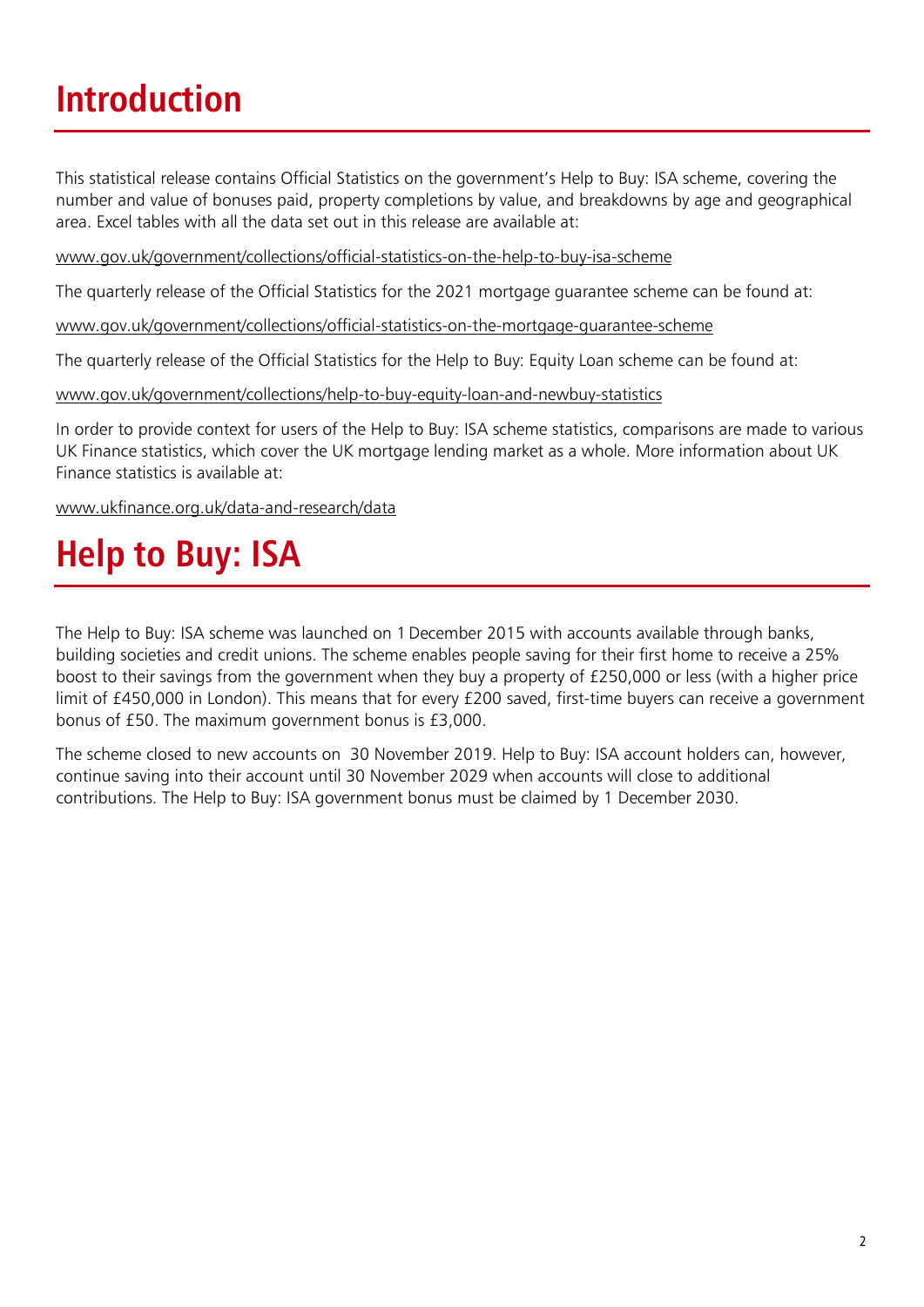Table 1 below shows the number of Help to Buy: ISA bonuses paid through the scheme (the detailed breakdown of the earlier data is shown on page 11) alongside the number of property completions  $1,2$  $1,2$ , the total value of bonuses paid and the total value of the properties purchased. There were 604,720 bonuses paid through the scheme to the end of September 2021, which supported 460,567 property completions. The total value of the bonuses paid in this period was £674.27 million which were used to finance properties worth £80.9 billion in total.

#### **Table 1: Number of bonuses paid, property completions, total value of bonuses and properties from**

#### **December 2015 to 30 September 2021.**

|                                       | <b>Bonuses</b><br>paid | <b>Total property</b><br>completions | Value of<br>bonuses (fm) | Value of<br>properties (£m) |
|---------------------------------------|------------------------|--------------------------------------|--------------------------|-----------------------------|
| December 2015                         |                        |                                      |                          |                             |
| (January to<br>December)              |                        |                                      |                          |                             |
| 2016                                  | 62,247                 | 45,662                               | 36.02                    | 7,733.74                    |
| 2017                                  | 109,504                | 81,652                               | 95.76                    | 14,111.86                   |
| 2018                                  | 114,693                | 87,982                               | 125.58                   | 15,426.07                   |
| 2019                                  | 114,362                | 88,584                               | 137.99                   | 15,514.43                   |
| 2020                                  | 107,500                | 82,700                               | 138.99                   | 14,683.96                   |
| 2021                                  |                        |                                      |                          |                             |
| January                               | 8,011                  | 6,222                                | 11.42                    | 1,123.09                    |
| February                              | 9,554                  | 7,290                                | 13.81                    | 1,337.75                    |
| March                                 | 12,848                 | 9,887                                | 18.65                    | 1,819.98                    |
| April                                 | 9,306                  | 7,124                                | 13.19                    | 1,264.76                    |
| May                                   | 9,939                  | 7,631                                | 14.22                    | 1,357.92                    |
| June                                  | 14,376                 | 10,950                               | 21.22                    | 2,117.29                    |
| July                                  | 9,667                  | 7,431                                | 13.86                    | 1,267.33                    |
| August                                | 10,295                 | 7,916                                | 15.13                    | 1,404.85                    |
| September                             | 12,418                 | 9,536                                | 18.43                    | 1,749.52                    |
| <b>Total to end</b><br>September 2021 | 604,720                | 460,567                              | 674.27                   | 80,912.53                   |

<span id="page-2-0"></span><sup>1</sup> Total property completions include property purchases where confirmation of completion is still being awaited from the acting solicitor or conveyancer.

<span id="page-2-1"></span><sup>2</sup> Total property completions is lower than the total bonuses paid as multiple bonuses can be used for a single property, i.e. a couple each with a Help to Buy: ISA buying a property together.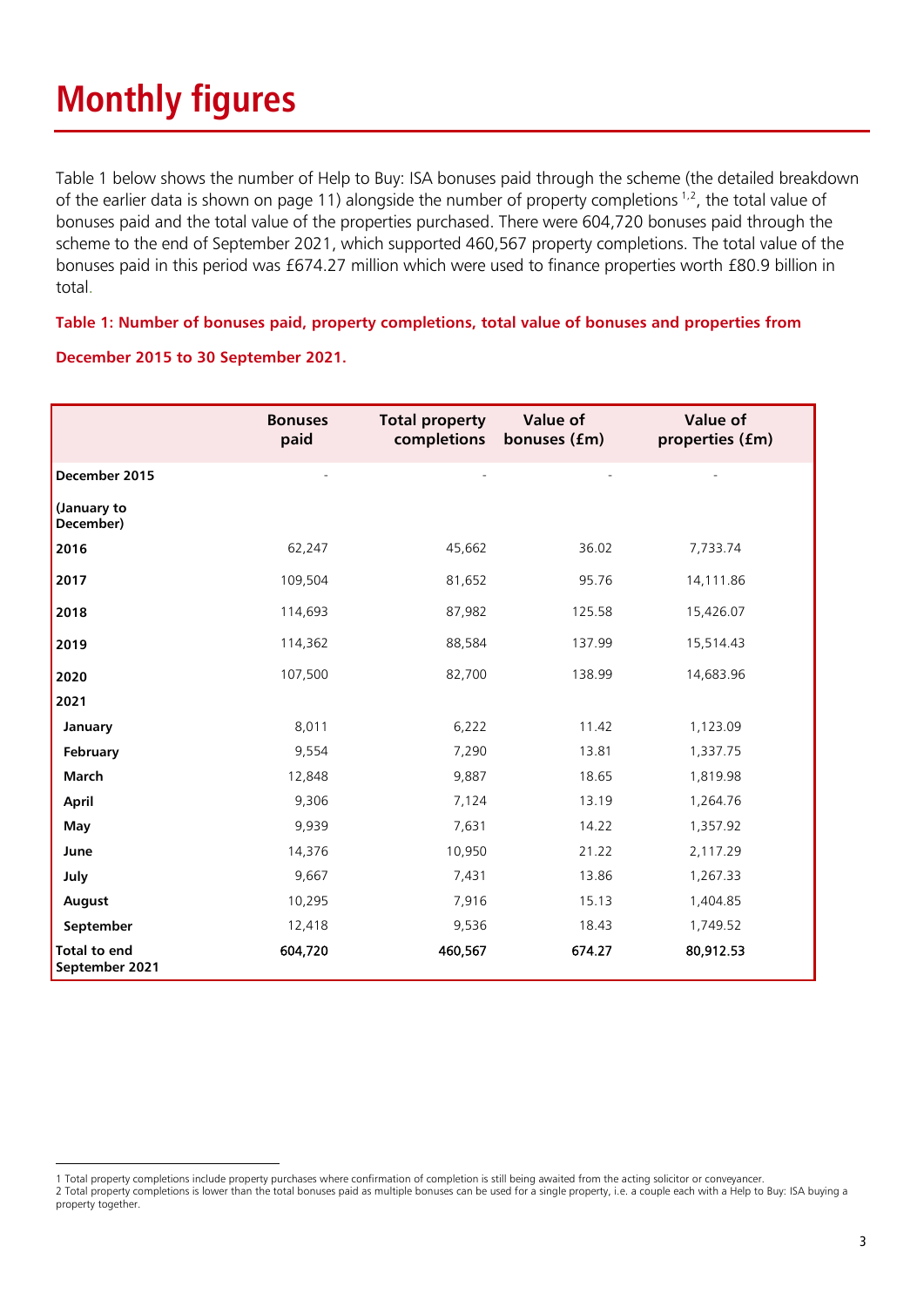### **Property value**

Table 2 and Chart 1 below show the number of property completions supported by the scheme broken down by property value. The mean value of a property completion supported by the Help to Buy: ISA scheme to the end of September 2021 was £175,680, compared to the average first-time buyer price of £225,607 and the average UK house price of £269,945.<sup>[3](#page-3-0)</sup> 71% of completions were in the lower value bands of £200,000 or less. Only 7% of completions were on properties valued above £250,000. This reflects the fact that most completions supported by the scheme have been on properties outside London, in regions where prices are typically lower.

**Table 2: Bonuses and property completions from December 2015 to 30 September 2021, by property value.**

| <b>Price band</b>     | <b>Bonuses</b> |         | Total property completions Percentage of total completions (%) <sup>4</sup> |
|-----------------------|----------------|---------|-----------------------------------------------------------------------------|
| $£0 - £100,000$       | 60,322         | 53,352  | 12%                                                                         |
| £100,000 - £150,000   | 162,008        | 128,761 | 28%                                                                         |
| £150,000 - £200,000   | 194,664        | 142,895 | 31%                                                                         |
| £200,000 - £250,000   | 144,266        | 103,150 | 22%                                                                         |
| £250,000 - £300,000   | 7,434          | 5,848   | $1\%$                                                                       |
| $£300,000 - £350,000$ | 11,476         | 8,605   | 2%                                                                          |
| £350,000 - £400,000   | 12,433         | 9.166   | 2%                                                                          |
| £400,000 - £450,000   | 12,117         | 8,790   | 2%                                                                          |
| All properties        | 604,720        | 460,567 | 100%                                                                        |

#### **Chart 1: Property completions from December 2015 to 30 September 2021, by property value.**



<span id="page-3-0"></span><sup>3</sup> https://www.gov.uk/government/statistics/uk-house-price-index-summary-september-2021/uk-house-price-index-summary-september-2021 4 Due to rounding, numbers may not add up to 100%.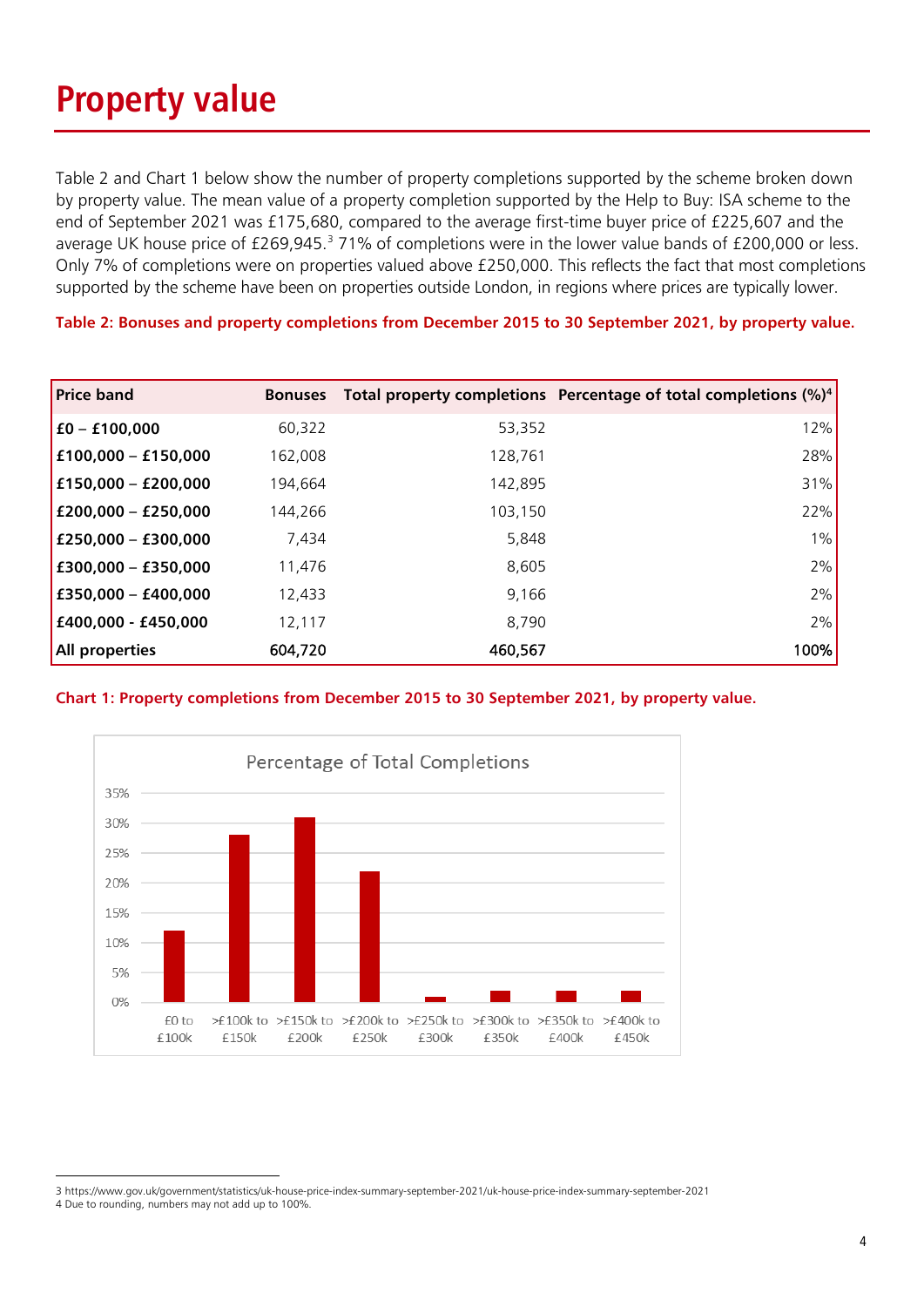## **Age breakdown**

Table 3 and Chart 2 below show the number of bonuses paid broken down by the age of the first-time buyer.

65.4% of first-time buyers who have been supported by the scheme were between the ages of 25 to 34. The median age of a first-time buyer in the scheme is 28 compared to a median first-time buyer age across the market of 30 in the same period. [5](#page-4-0)

**Table 3: Bonuses and property completions from December 2015 to 30 September 2021, by age.**

| Age          | <b>Bonuses</b> | <b>Total property</b><br>completions <sup>6</sup> | Percentage of total<br>bonuses $(\%)$ |
|--------------|----------------|---------------------------------------------------|---------------------------------------|
| $<$ 18 years | 12             | 10                                                | 0.0%                                  |
| 18 to 24     | 139,788        | 103,609                                           | 23.1%                                 |
| 25 to 34     | 395,368        | 301,396                                           | 65.4%                                 |
| 35 to 49     | 66,643         | 53,184                                            | 11.0%                                 |
| 50 to 64     | 2,838          | 2,313                                             | 0.5%                                  |
| $65+$        | 71             | 55                                                | 0.0%                                  |
| <b>Total</b> | 604,720        | 460,567                                           | 100.0%                                |

#### **Chart 2: Bonuses from December 2015 to 30 September 2021, by age.**



<span id="page-4-0"></span><sup>5</sup> Source: UK Finance industry data for median age of first-time buyers.

<span id="page-4-1"></span><sup>6</sup> Property completions by age band are allocated by splitting the property in two to account for where multiple bonuses are used for a single property.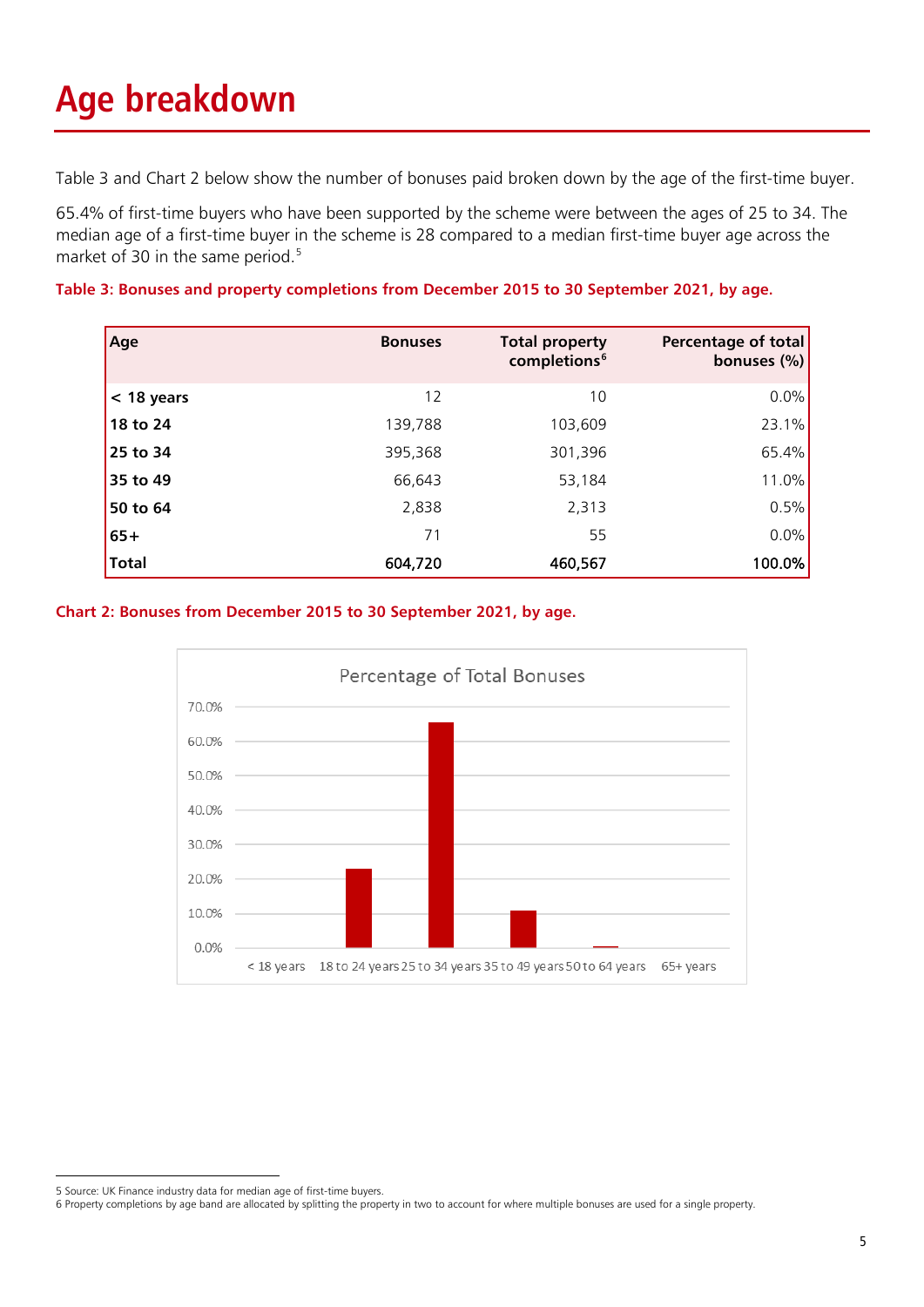### **Country and regional breakdowns**

Table 4 below shows the country and regional distribution of the number of bonuses paid and property completions through the scheme in each region of England<sup>[7](#page-5-0)</sup> as well as in the devolved administrations. It also shows the country and regional breakdown of the mean property values.

In the devolved administrations: Scotland accounted for 7% of property completions; Wales accounted for approximately 3% of property completions; and Northern Ireland accounted for 2% of property completions.

55% of bonuses paid were in England and this supported approximately 53% of total property completions through the scheme. At a regional level, property completions are distributed fairly evenly across England. London and the South East received 11% of total bonuses paid and made up 11% of total property completions. A higher number of property completions were supported by the scheme in the North West and Yorkshire and The Humber and the West Midlands, while there has been a proportionally lower number of completions supported by the scheme in the North East of England.

#### **Table 4: Number of bonuses and mean bonus paid, property completions and mean property value from December 2015 to 30 September 2021, by country/region. [8](#page-5-1)**

| Country/<br>Region          |         | <b>Bonuses</b> Percentage of total<br>bonuses (%) | <b>Mean</b><br>bonus paid<br>(f) | Property<br>completions | Percentage of<br>total<br>completions<br>(%) | <b>Mean property</b><br>value $(f)$ |
|-----------------------------|---------|---------------------------------------------------|----------------------------------|-------------------------|----------------------------------------------|-------------------------------------|
| United<br>Kingdom           | 604,720 | 100%                                              | 1,115                            | 460,567                 | 100%                                         | 175,680                             |
| <b>Great Britain</b>        | 391,274 | 65%                                               | 1,028                            | 290,453                 | 63%                                          | 176,435                             |
| England and<br><b>Wales</b> | 351,766 | 58%                                               | 1,034                            | 259,617                 | 56%                                          | 180,396                             |
| England                     | 330,476 | 55%                                               | 1,037                            | 243,775                 | 53%                                          | 182,479                             |
| North East                  | 19,478  | 3%                                                | 979                              | 14,640                  | 3%                                           | 138,798                             |
| North West                  | 59,247  | 10%                                               | 1,024                            | 43,939                  | 10%                                          | 151,403                             |
| Yorkshire and The<br>Humber | 44,848  | 7%                                                | 1,018                            | 32,939                  | 7%                                           | 149,197                             |
| <b>East Midlands</b>        | 38,309  | 6%                                                | 1,016                            | 27,939                  | 6%                                           | 160,023                             |
| <b>West Midlands</b>        | 40,368  | 7%                                                | 1,036                            | 29,401                  | 6%                                           | 164,722                             |
| East                        | 26,368  | 4%                                                | 1,033                            | 19,369                  | 4%                                           | 186,220                             |
| London                      | 36,827  | 6%                                                | 1,156                            | 27,657                  | 6%                                           | 326,736                             |
| South East                  | 28,850  | 5%                                                | 1,032                            | 21,415                  | 5%                                           | 191,316                             |
| South West                  | 36,181  | 6%                                                | 1,021                            | 26,476                  | 6%                                           | 182,456                             |
| Wales                       | 21,290  | 4%                                                | 989                              | 15,842                  | 3%                                           | 148,342                             |
| Scotland                    | 39,508  | 7%                                                | 977                              | 30,836                  | 7%                                           | 143,081                             |
| Northern Ireland            | 13,484  | 2%                                                | 1,021                            | 9,462                   | 2%                                           | 138,472                             |
| Unknown                     | 199,962 | 33%                                               | 1,291                            | 160,652                 | 35%                                          | 176,508                             |
| Total                       | 604,720 | 100%                                              | 1,115                            | 460,567                 | 100%                                         | 175,680                             |

<span id="page-5-0"></span>7 The regions used in this publication are based on regions as defined by the ONS. ONS data regions can be found here:

www.ons.gov.uk/methodology/geography/ukgeographies

<span id="page-5-1"></span>8 Due to rounding, numbers may not add up to 100%.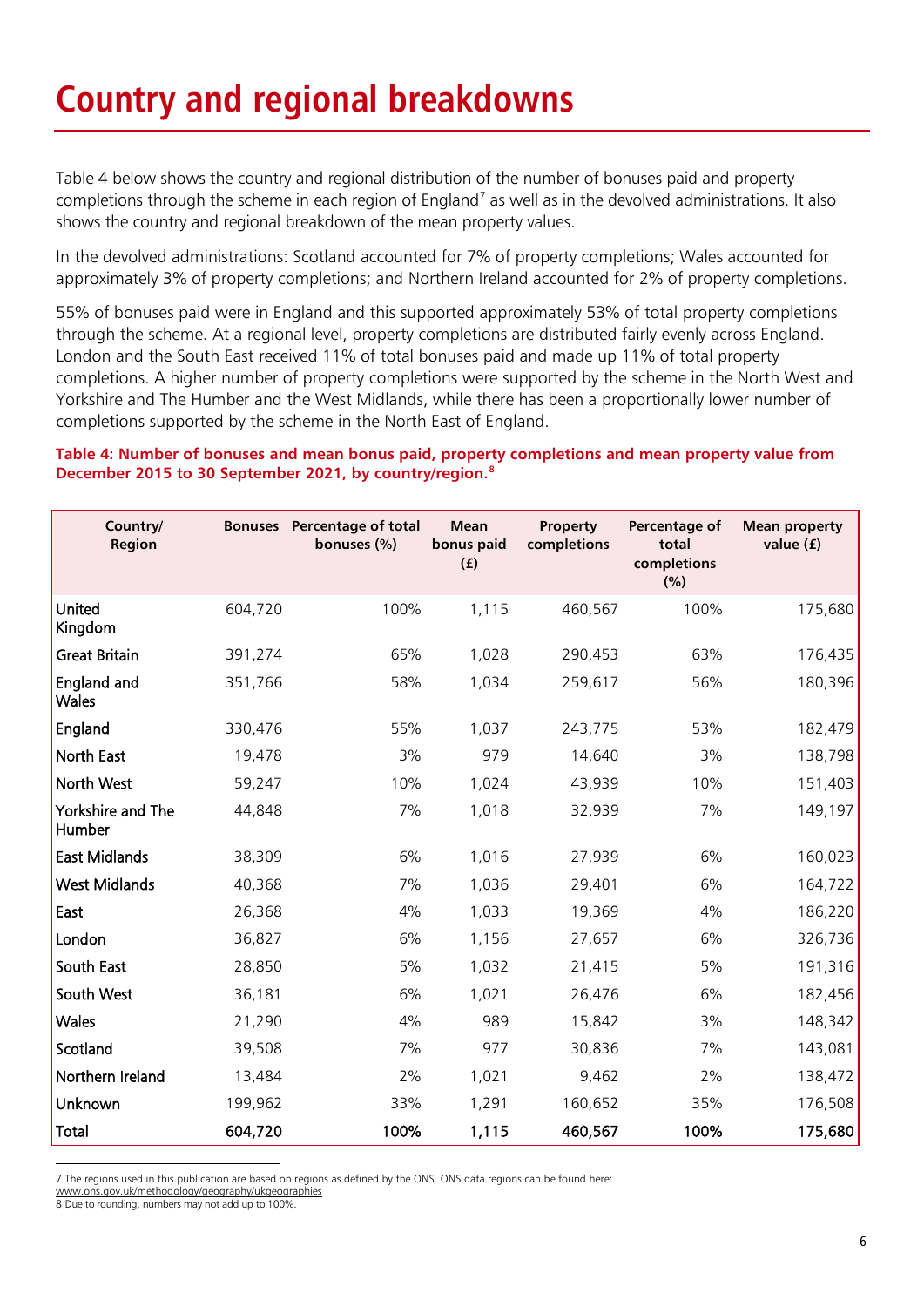### **Local authority breakdown**

Map 1 below shows the value of bonuses paid through the Help to Buy: ISA scheme by local authority from 1 December 2015 to 30 September 2021.

Accompanying tables are available to download alongside this release:

Table 5: Breakdown by local authority, England, Scotland, Wales and Northern Ireland.

Table 6: Breakdown by postcode district, England, Scotland, Wales and Northern Ireland.

Table 7: Breakdown by constituency, England, Scotland, Wales and Northern Ireland.

**Map 1: Number of bonuses paid through the Help to Buy: ISA from December 2015 to 30 September 2021, by local authority, UK.[9](#page-6-0)**

Number of Help to Buy ISA bonus payments by Local Authority Sep 2021



*NB: Contains Ordinance Survey data © Crown Copyright and database right 2014 Contains Royal Mail data © Royal Mail copyright and database right 2014 Contains National Statistics data © Crown copyright and database right 2014*

<span id="page-6-0"></span><sup>9</sup> Where the number of bonuses paid falls on the boundary between two bands, it is allocated to the lower band, e.g. where 200 bonuses have been paid, this figure will be included in the 0-200 band.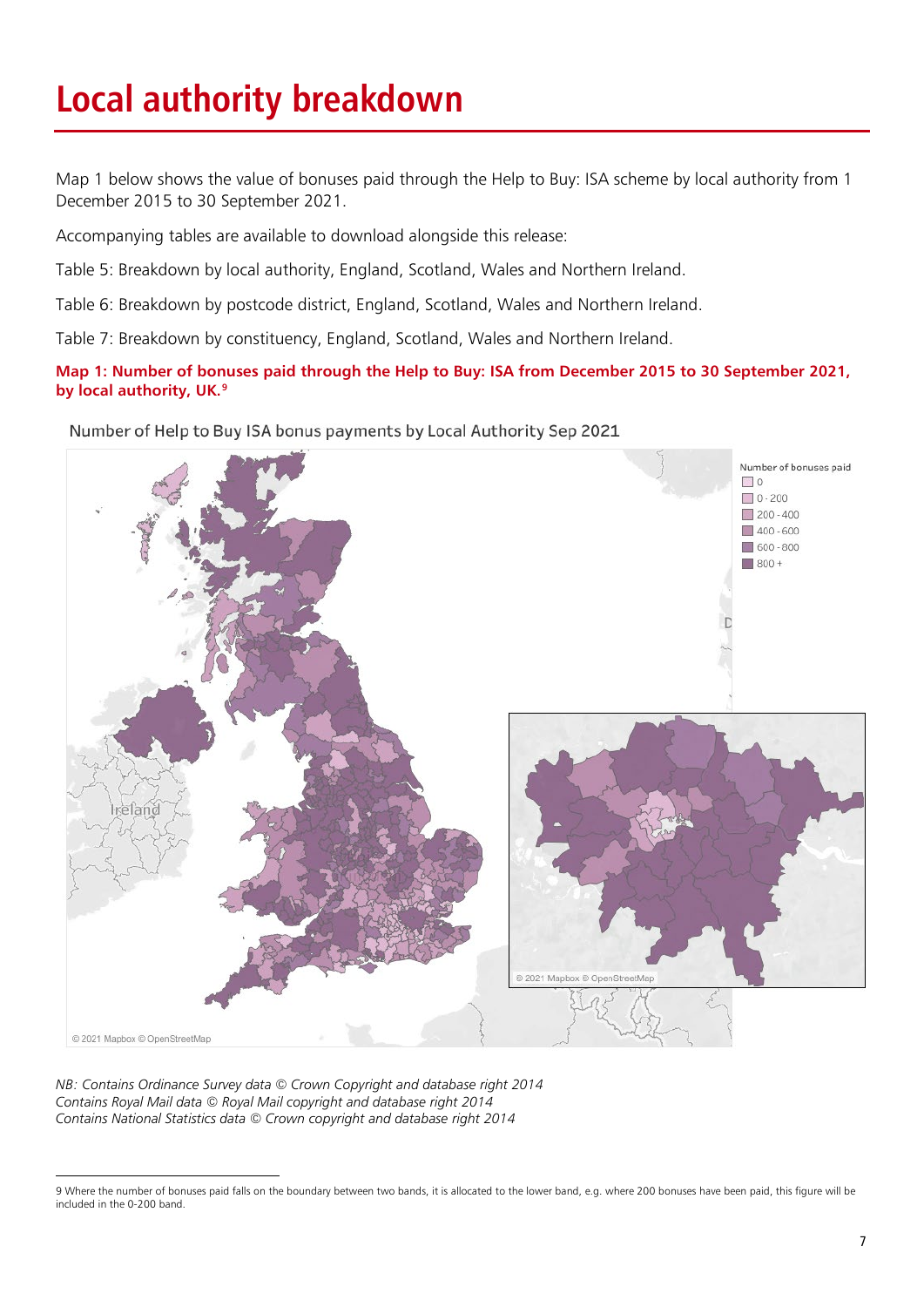### **Background notes**

#### **Data collection**

National Savings and Investments (NS&I), who administer the scheme on behalf of HM Treasury, collect data from providers participating in the scheme in accordance with monitoring and reporting requirements set by HM Treasury.

#### **Data quality**

Both NS&I and HM Treasury quality assure the data, using IT solutions and manual processes.

#### **Audit and financial reporting**

The scheme requires a rigorous audit regime to monitor and enforce compliance with the eligibility criteria and scheme rules. Providers are required to conduct internal audits, in addition to administrator audits carried out by NS&I to seek assurance as to the provider's compliance with the scheme rules.

#### **Mean and median**

The following explanation uses property value as an example, but the median and mean are used in the same way throughout the publication. The median property value is the midway point of all the properties values included in the analysis. That is, if there were 101 property completions during a time period and they were ranked by value, the median property value would be the value in the middle i.e., that has 50 house prices above it and 50 house prices below it.

This differs to the arithmetic mean value, which equates to the average price – adding the property values together and then dividing this by the number of completions included in the analysis.

It can be useful to look at both the mean and median with property values. Extreme values at either end of the scale can skew the mean. Therefore, the median can give users an additional way of interpreting the data.

#### **Revisions policy**

This policy has been developed in accordance with the UK Statistics Authority Code of Practice for Official Statistics and the Treasury Revisions policy:

#### [www.gov.uk/government/uploads/system/uploads/attachment\\_data/file/191042/statistics\\_revisions\\_policy.pdf](http://www.gov.uk/government/uploads/system/uploads/attachment_data/file/191042/statistics_revisions_policy.pdf)

There are two types of revision covered by the policy above, unscheduled revisions and scheduled revisions.

In line with the policy above, if a significant unscheduled revision is needed (for example from an error in the result of the compilation, imputation or dissemination process), the statistical release and accompanying tables would be updated with a correction notice as soon as is practical.

There should be relatively few scheduled revisions as the data is compiled from established administrative systems. Where there are scheduled revisions these will be indicated in the time series and highlighted in the release.

#### **Users of the data**

The data is used for monitoring the delivery of the Help to Buy: ISA scheme by users including the public, Parliament, financial and housing companies and markets. They are also used to inform wider government policy on housing.

#### **Data sources**

The publications of this scheme use the official UK House Price Index (UK HPI) which replaces the existing, and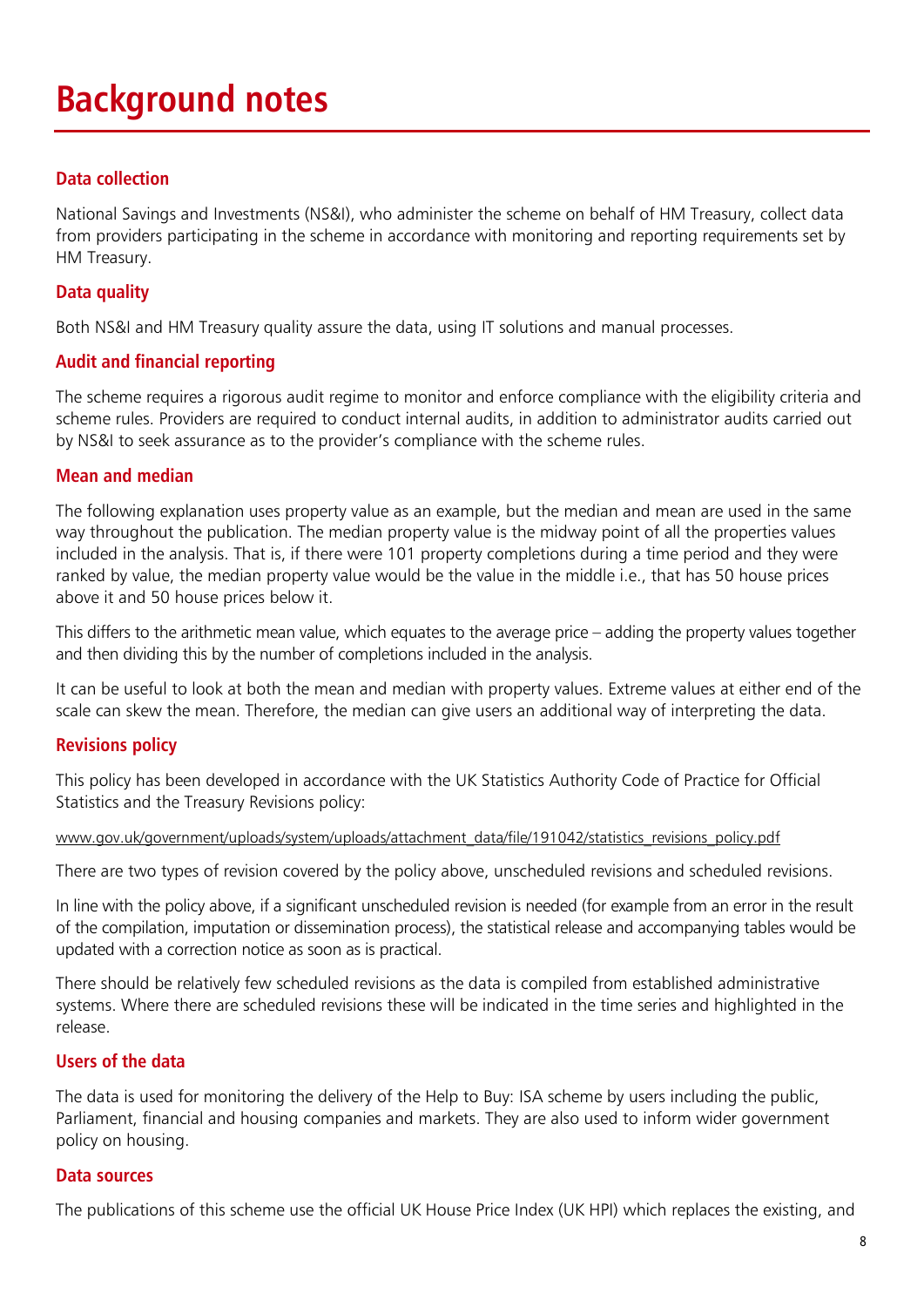previously used, house price indices published by the Office for National Statistics (ONS) and Land Registry for England and Wales.

An explanation of the change in House Price Index by the ONS is published here:

[www.ons.gov.uk/economy/inflationandpriceindices/articles/introducingthesingleofficialhousepriceindex/2016-03-30](http://www.ons.gov.uk/economy/inflationandpriceindices/articles/introducingthesingleofficialhousepriceindex/2016-03-30) 

#### **User engagement**

Users are encouraged to provide feedback on how these statistics are used and how well they meet user needs. Comments on any issues relating to this statistical release are welcomed and encouraged. Responses should be addressed to the "Public enquiries" contact given in the "Enquiries" section below.

The department's engagement strategy to meet the needs of statistics users is published here:

[www.gov.uk/government/uploads/system/uploads/attachment\\_data/file/191041/statistics\\_user\\_engagement.pdf](http://www.gov.uk/government/uploads/system/uploads/attachment_data/file/191041/statistics_user_engagement.pdf)

#### **Further information**

Further information about the Help to Buy: ISA scheme can be found at:

www.ownyourhome.gov.uk/scheme/help-to-buy-isa/

### **Enquiries**

#### **Media enquiries:**

Office hours: 020 7270 5238 Out of hours: 020 7270 5000 Email: pressoffice@hmtreasury.gov.uk

#### **Public enquiries:**

Email: MHO[S@hmtreasury.gov.uk](mailto:HelptoBuyISAStatistics@hmtreasury.gov.uk)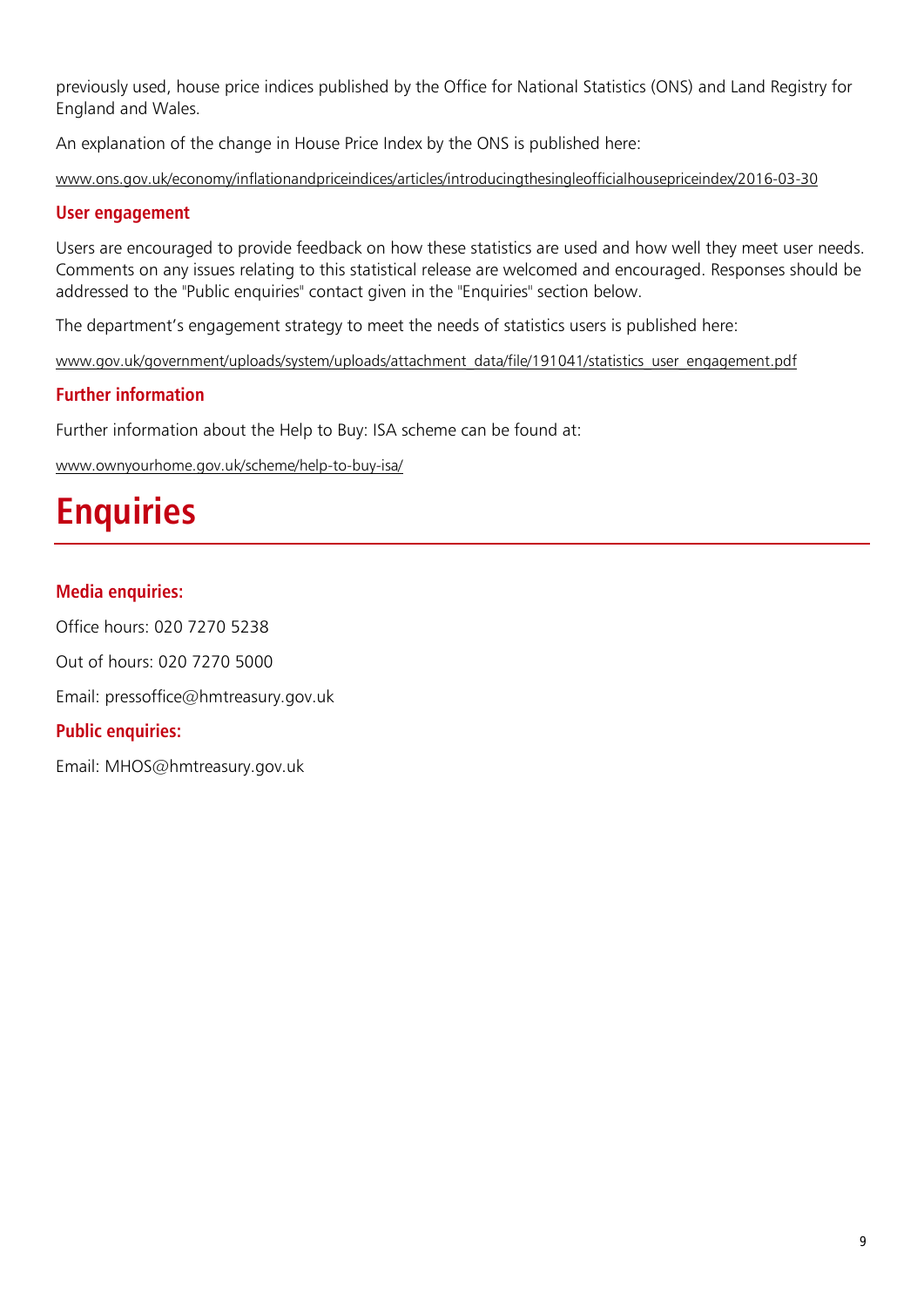### **Appendix**

### **Monthly figures**

**Table 5: Number of bonuses paid, property completions, total value of bonuses and properties from December 2015 to 30 September 2021.**

|                 | <b>Bonuses</b><br>paid | <b>Total property</b><br>completions<br>10, 11 | <b>Value of</b><br>bonuses<br>(fm) | Value of<br>Properties (fm) |
|-----------------|------------------------|------------------------------------------------|------------------------------------|-----------------------------|
| 2015            |                        |                                                |                                    |                             |
| <b>December</b> |                        |                                                |                                    |                             |
| 2016            |                        |                                                |                                    |                             |
| January         |                        |                                                |                                    |                             |
| February        | 371                    | 250                                            | 0.15                               | 41.93                       |
| March           | 1,652                  | 1,201                                          | 0.70                               | 196.33                      |
| April           | 3,237                  | 2,286                                          | 1.47                               | 372.40                      |
| May             | 3,619                  | 2,645                                          | 1.75                               | 443.92                      |
| June            | 6,003                  | 4,386                                          | 3.05                               | 741.81                      |
| July            | 6,751                  | 4,938                                          | 3.60                               | 829.61                      |
| August          | 8,123                  | 5,933                                          | 4.58                               | 1,010.05                    |
| September       | 7,997                  | 5,876                                          | 4.72                               | 992.75                      |
| October         | 7,714                  | 5,660                                          | 4.82                               | 964.16                      |
| November        | 8,441                  | 6,280                                          | 5.51                               | 1,073.75                    |
| December        | 8,339                  | 6,207                                          | 5.68                               | 1,068.12                    |
| 2017            |                        |                                                |                                    |                             |
| January         | 6,372                  | 4,769                                          | 4.56                               | 813.31                      |
| February        | 6,954                  | 5,171                                          | 5.21                               | 881.30                      |
| March           | 9,331                  | 6,911                                          | 7.25                               | 1,183.56                    |
| April           | 8,013                  | 5,919                                          | 6.52                               | 1,009.20                    |
| May             | 9,338                  | 6,930                                          | 7.80                               | 1,196.27                    |
| June            | 10,841                 | 8,042                                          | 9.30                               | 1,391.12                    |
| July            | 9,900                  | 7,317                                          | 8.79                               | 1,276.18                    |
| August          | 10,764                 | 8,067                                          | 9.79                               | 1,400.76                    |
| September       | 9,244                  | 6,905                                          | 8.54                               | 1,198.30                    |
| October         | 9,743                  | 7,335                                          | 9.28                               | 1,258.96                    |
| November        | 10,145                 | 7,590                                          | 9.92                               | 1,313.61                    |
| December        | 8,859                  | 6,696                                          | 8.80                               | 1,189.29                    |
| 2018            |                        |                                                |                                    |                             |
| January         | 7,240                  | 5,455                                          | 7.41                               | 951.20                      |
| Febuary         | 7,347                  | 5,518                                          | 7.62                               | 962.51                      |
| March           | 9,504                  | 7,128                                          | 9.90                               | 1,250.29                    |
| April           | 8,202                  | 6,166                                          | 8.67                               | 1,064.20                    |
| May             | 10,263                 | 7,892                                          | 11.08                              | 1,371.12                    |
| June            | 11,128                 | 8,607                                          | 11.88                              | 1,514.34                    |

10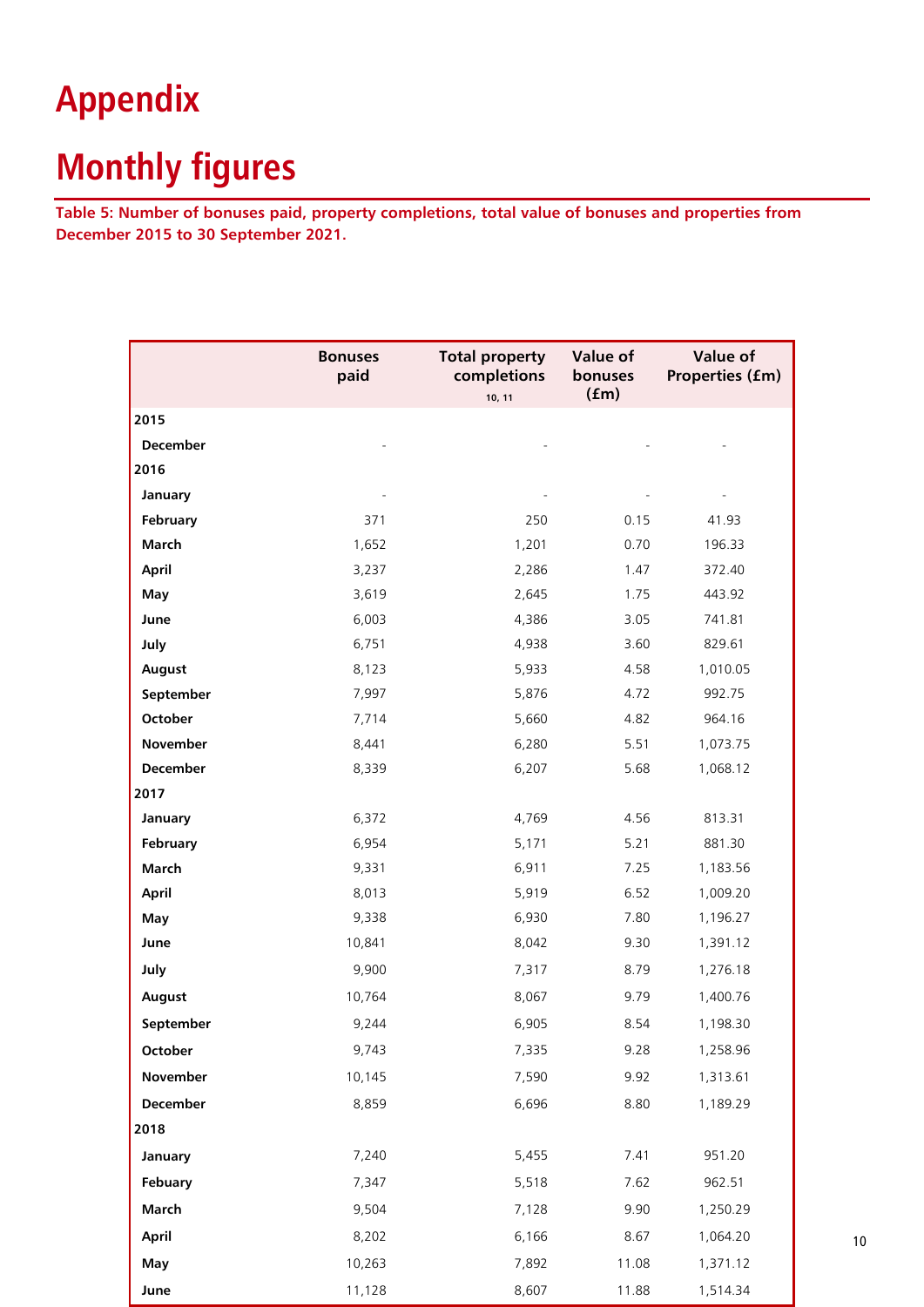| July                           | 10,158  | 7,884   | 11.21  | 1,389.03  |
|--------------------------------|---------|---------|--------|-----------|
| August                         | 11,229  | 8,674   | 12.61  | 1,540.54  |
| September                      | 9,306   | 7,227   | 10.52  | 1,274.45  |
| <b>October</b>                 | 10,352  | 7,970   | 11.73  | 1,393.11  |
| November                       | 10,877  | 8,423   | 12.48  | 1,470.00  |
| December                       | 9,087   | 7,038   | 10.47  | 1,245.28  |
| 2019                           |         |         |        |           |
| January                        | 7,442   | 5,782   | 8.76   | 1,014.35  |
| Febuary                        | 7,558   | 5,849   | 8.79   | 1,016.50  |
| March                          | 9,073   | 7,038   | 10.66  | 1,227.37  |
| April                          | 8,803   | 6,820   | 10.34  | 1,179.51  |
| May                            | 9,820   | 7,565   | 11.77  | 1,312.15  |
| June                           | 10,397  | 8,050   | 12.34  | 1,421.99  |
| July                           | 10,649  | 8,217   | 13.00  | 1,452.42  |
| August                         | 10,839  | 8,445   | 13.28  | 1,490.66  |
| September                      | 9,528   | 7,336   | 11.60  | 1,283.47  |
| October                        | 10,771  | 8,358   | 13.45  | 1,463.69  |
| November                       | 10,009  | 7,787   | 12.35  | 1,364.31  |
| December                       | 9,473   | 7,337   | 11.65  | 1,288.01  |
| 2020                           |         |         |        |           |
| January                        | 7,895   | 6,125   | 9.72   | 1,073.39  |
| Febuary                        | 8,191   | 6,306   | 10.02  | 1,113.67  |
| March                          | 9,424   | 7,265   | 11.39  | 1,287.30  |
| April                          | 4,296   | 3,302   | 5.12   | 580.77    |
| May                            | 5,232   | 4,019   | 6.44   | 698.82    |
| June                           | 7,651   | 5,841   | 9.69   | 1,046.66  |
| July                           | 8,722   | 6,689   | 11.29  | 1,203.39  |
| August                         | 9,385   | 7,252   | 12.25  | 1,297.39  |
| September                      | 10,933  | 8,440   | 14.46  | 1,499.34  |
| October                        | 12,390  | 9,524   | 16.64  | 1,672.27  |
| November                       | 12,001  | 9,180   | 16.30  | 1,635.13  |
| December                       | 11,380  | 8,757   | 15.67  | 1,575.83  |
| 2021                           |         |         |        |           |
| January                        | 8,016   | 6,222   | 11.42  | 1,123.09  |
| February                       | 9,556   | 7,290   | 13.81  | 1,337.75  |
| March                          | 12,853  | 9,887   | 18.65  | 1,819.98  |
| April                          | 9,322   | 7,124   | 13.19  | 1,264.76  |
| May                            | 9,954   | 7,631   | 14.22  | 1,359.72  |
| June                           | 14,476  | 10,950  | 21.22  | 2,117.29  |
| July                           | 9,667   | 7,431   | 13.86  | 1,267.33  |
| August                         | 10,295  | 7,916   | 15.13  | 1,404.85  |
| September                      | 12,418  | 9,536   | 18.43  | 1,749.52  |
| Total to end<br>September 2021 | 604,720 | 460,567 | 674.27 | 80,912.53 |